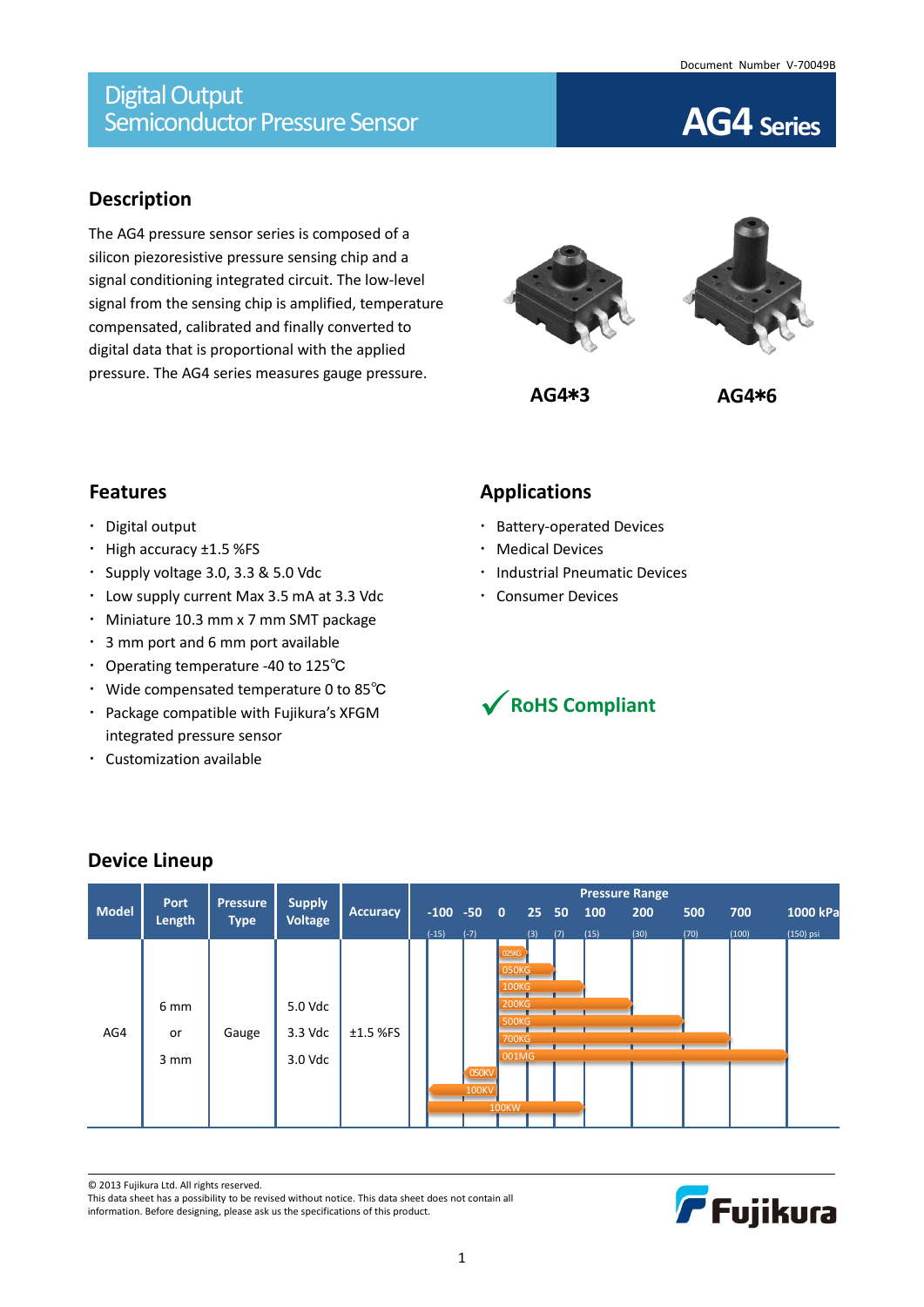

### **Device Name Code**





### **Block Diagram Diagram Output Characteristics**



F Fujikura

© 2013 Fujikura Ltd. All rights reserved. This data sheet has a possibility to be revised without notice. This data sheet does not contain all information. Before designing, please ask us the specifications of this product.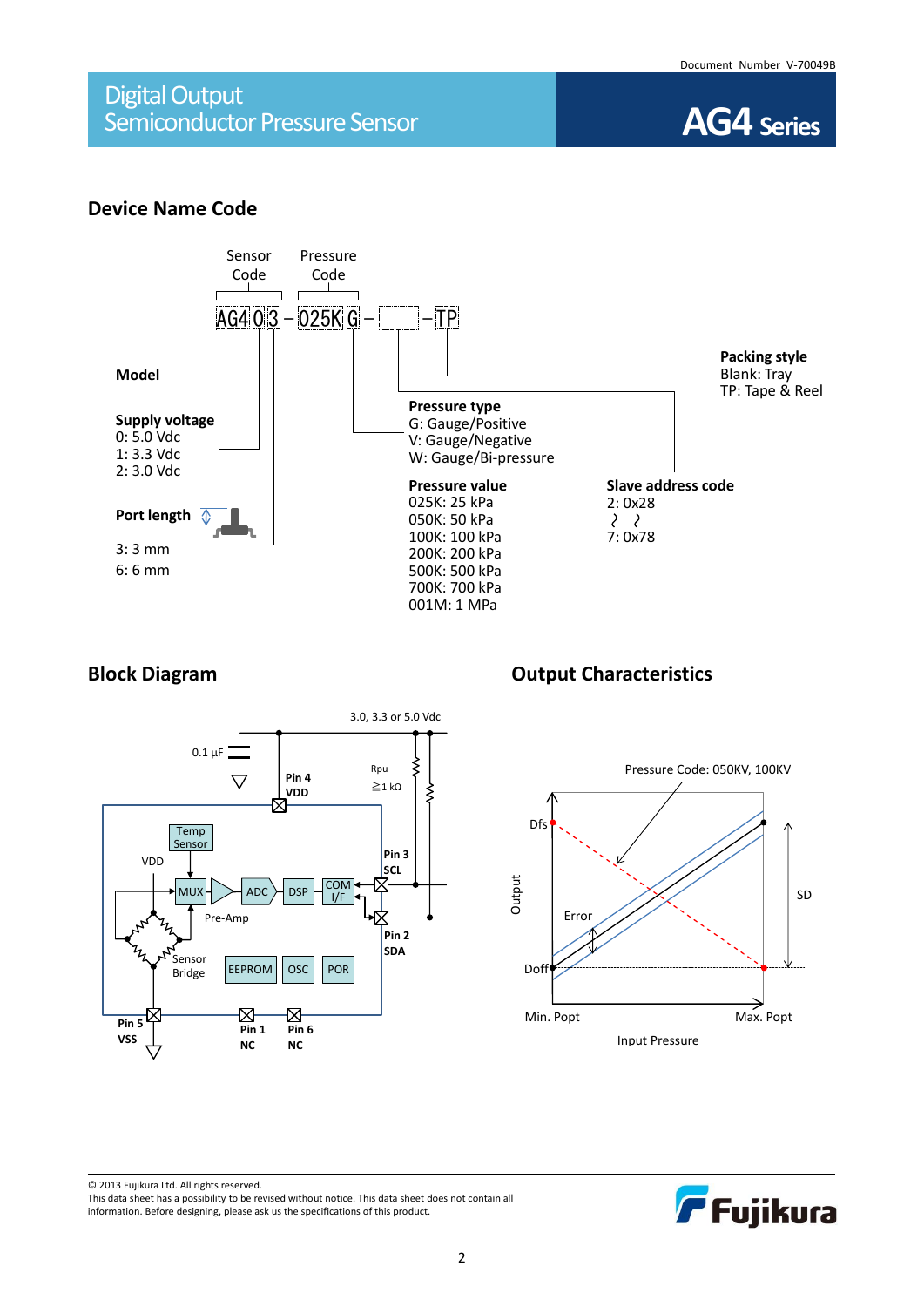### **Absolute Maximum Ratings**

| <b>Item</b>                  | <b>Symbol</b> | Rating                   | Unit |
|------------------------------|---------------|--------------------------|------|
| Supply Voltage               | <b>VDDmax</b> | $-0.3$ to $+6$           | Vdc  |
| Voltage at Digital I/O Pins  | Vdiomax       | $-0.3$ to VDD + 0.3      | Vdc  |
| Load Pressure                | Pmax+         | See Pressure Range Table |      |
| <b>Operating Temperature</b> | Topt          | $-40$ to $+125$          | ℃    |
| Storage Temperature          | <b>Tstg</b>   | $-40$ to $+125$          | °C   |

## **General Specifications**

| <b>Item</b>               | Symbol                   | <b>Sensor Code</b>        |                 |                |      |  |  |  |
|---------------------------|--------------------------|---------------------------|-----------------|----------------|------|--|--|--|
|                           |                          | AG40*                     | AG41*           | AG42*          | Unit |  |  |  |
| Supply Voltage            | <b>VDD</b>               | $5.0 \pm 0.25$            | $3.3 \pm 0.165$ | $3.0 \pm 0.15$ | Vdc  |  |  |  |
| Type of Pressure          | -                        | Gauge pressure            |                 |                |      |  |  |  |
| Pressure Media            | $\overline{\phantom{0}}$ | Non-corrosive gases       |                 |                |      |  |  |  |
| Compensated Temperature   |                          | $0$ to $+85$              |                 |                |      |  |  |  |
| <b>Operating Humidity</b> | Hopt                     | 30 to 85 (non-condensing) |                 |                |      |  |  |  |
| <b>Storage Humidity</b>   | <b>Hstg</b>              | 30 to 85 (non-condensing) |                 |                |      |  |  |  |

#### **Pressure Range**

| <b>Item</b>                    |       |               | <b>Pressure Code</b> |        |        |         |              |         |                       |        |              |        |      |
|--------------------------------|-------|---------------|----------------------|--------|--------|---------|--------------|---------|-----------------------|--------|--------------|--------|------|
|                                |       | <b>Symbol</b> | 025KG                | 050KG  | 100KG  | 200KG I | <b>500KG</b> |         | 700KG   001MG   050KV |        | <b>100KV</b> |        | Unit |
| Absolute Maximum Load Pressure | Pmax+ |               | +50                  | $+100$ | $+200$ | $+400$  | $+1000$      | $+1400$ | $+1500$               | $+100$ | $+200$       | $+200$ |      |
|                                | Popt  | Min.          | 0                    |        |        |         |              | 0       |                       | $-50$  | $-100$       | $-100$ | kPa  |
| <b>Measurement Pressure</b>    |       | Max.          | $+25$                | +50    | $+100$ | $+200$  | $+500$       | $+700$  | $+1000$               |        |              | $+100$ |      |

# **Electrical Characteristics** Ambient temperature Ta = 25<sup>℃</sup>

| <b>Item</b>                     | <b>Condition</b>                    | Symbol     |                          | <b>Unit</b> |                          |       |
|---------------------------------|-------------------------------------|------------|--------------------------|-------------|--------------------------|-------|
|                                 |                                     |            | Min.                     | Typ.        | Max.                     |       |
| Offset Pressure Data            | Min. Popt, 050KV & 100KV: Max. Popt | Doff       | 598                      | 819         | 1040                     | Count |
| <b>Full Scale Pressure Data</b> | Max. Popt, 050KV & 100KV: Min. Popt | <b>Dfs</b> | 15344                    | 15565       | 15786                    | Count |
| Span Pressure Data              | Min. to max. Popt                   | SD         | $\overline{\phantom{a}}$ | 14746       | $\overline{\phantom{a}}$ | Count |
| Accuracy                        | 0 to $85^{\circ}$ C                 | Error      | $-1.5$                   |             | $+1.5$                   | %FS   |
|                                 | $VDD = 5$ Vdc                       |            | $\sim$                   | -           | 4.5                      |       |
| Supply Current                  | $VDD = 3.3, 3.0 \text{ Vdc}$        | Iс         | $\overline{\phantom{a}}$ |             | 3.5                      | mAdc  |
| Response Time                   | for reference                       | tr         | $\overline{\phantom{a}}$ |             | $\overline{\phantom{0}}$ | msec. |

# **Communication Interface & Protocol**



© 2013 Fujikura Ltd. All rights reserved.

This data sheet has a possibility to be revised without notice. This data sheet does not contain all information. Before designing, please ask us the specifications of this product.